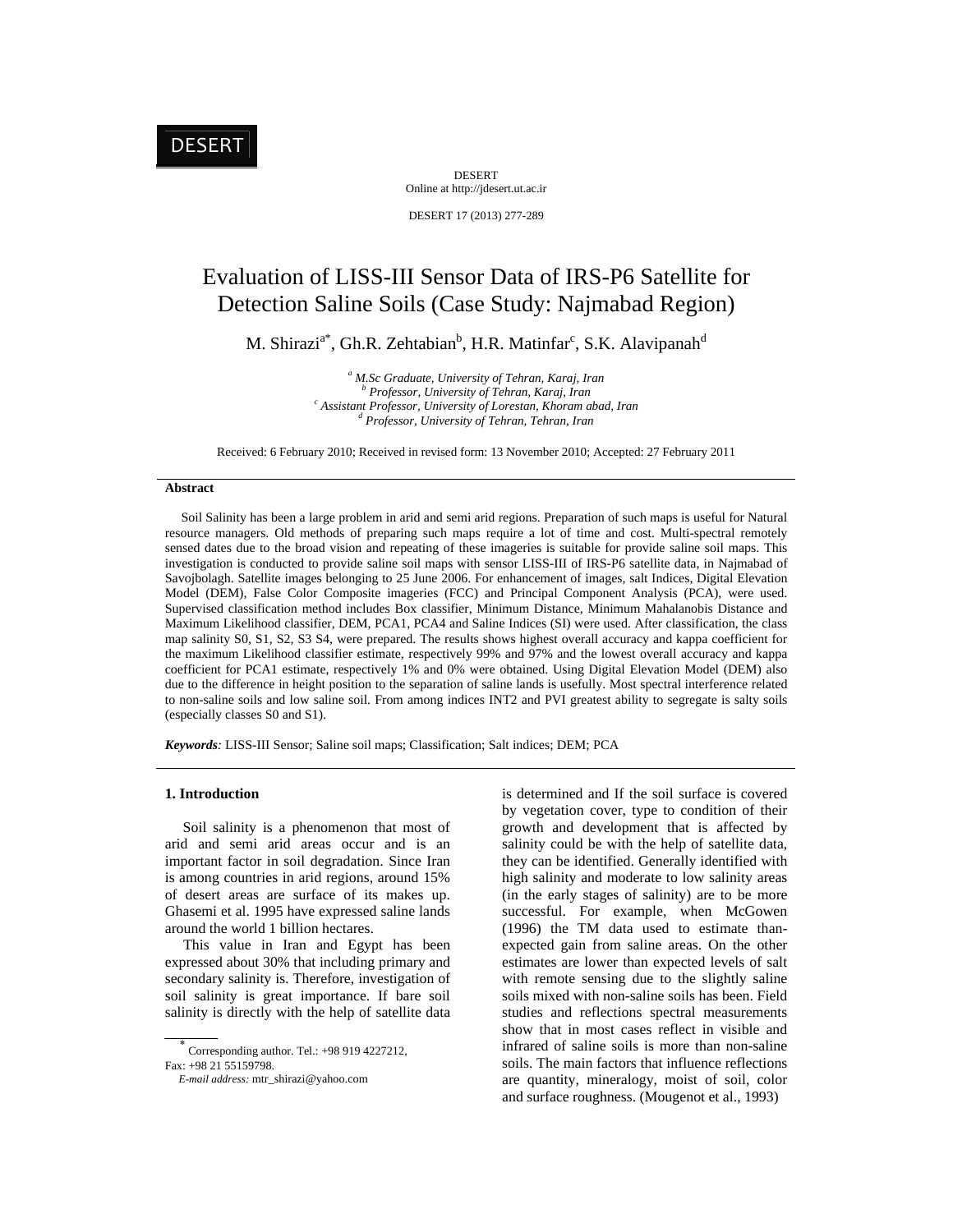Surface phenomena in areas affected by salt and this factor may cause changes in soil and can be reflected when using remote sensing data to detect these soils can be used. Moreau (1996) in Bolivia Using Map TM images soils affected by salinity and alkalin can be obtained. Siegal et al (1980) for the diagnosis of Sulphate Soils with a thermal band can be suitable. Farifteh & Farshad (2002) knew Landsat and ASTER suitable for studying the soil properties and salinity and soil moisture. Alavi Panah et al (1998) in their research thermal band TM6 plays a key role in the diagnosis of gypsy soils pointed out in Yazd, Ardakan. Wang et al (2002) suggest that a better evaluation of plant response to salinity is one of the possible ways to measure the use of plant salt tolerance is an indiuces. Soil salinity affected of topography and geomorphology. For example, more saline soils in regions such as the playa and are rarely seen in these soils are high points. Therefore, the use of digital elevation models (DEM) for land application of soils has a large separation This study identified salinity-affected soils using LISS-III image sensor area is dry Najmabadi Savojbolagh.

### **2. Material and Methods**

 The study area in north-west of Tehran and is located south-east of the city Hashtgerd. Study area with metric coordinate system (UTM) is 4405628 wests, 470398 to east and 3960539 norths to 3960578 south. Physiographic region includes plains, hills, flat land and an average height of 1153 meters (Figure 1).

 This climate zone classification system Ambereghe and DeMartin is cold dry and dry respectively. (source: Najmabad climatic station). Sub orders Classification of soils in is Typic Torriorthents and Haplosalids Typic and Xeric Torriothents.



Fig. 1. The location of study area in Iran

 In this study, the first keneral LISS\_III satellite sensor data IRS\_P6Resource related to

the study area was selected. View of this sensor property is given in Table 1.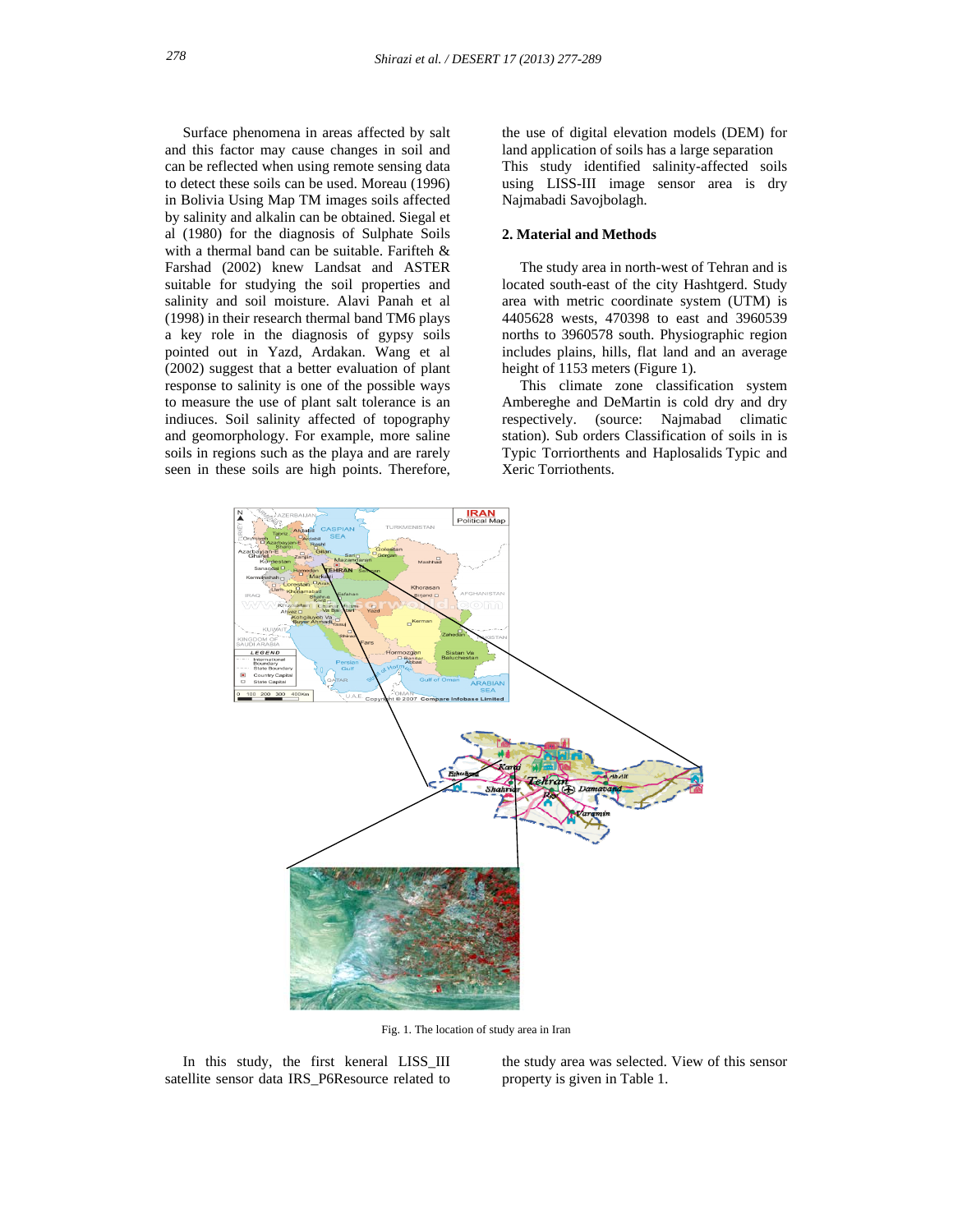| LISS III                        |                   |                        |  |  |
|---------------------------------|-------------------|------------------------|--|--|
| $23.5$ meter                    | <b>BAND GREEN</b> |                        |  |  |
| $23.5$ meter<br><b>BAND RED</b> |                   | Spatial resolution     |  |  |
| $23.5$ meter                    | <b>BAND NIR</b>   |                        |  |  |
| $23.5$ meter                    | <b>BAND SWIR</b>  |                        |  |  |
| 140 kilometer                   | All bands         | <b>SWATH</b>           |  |  |
| 7 bit                           | All bands         | Radiometric resolution |  |  |
| 520-590 nm                      | <b>BAND GREEN</b> |                        |  |  |
| 620-680 nm                      | <b>BAND RED</b>   | Microwave              |  |  |
| 680-770 nm                      | <b>BAND NIR</b>   |                        |  |  |
| 1550-1700 nm                    | <b>BAND SWIR</b>  |                        |  |  |
| 1 6000                          | <b>BAND GREEN</b> |                        |  |  |
| $1*6000$                        | <b>BAND RED</b>   |                        |  |  |
| $1*6000$                        | <b>BAND NIR</b>   | <b>CCD</b> Arrays      |  |  |
| 1 6000                          | <b>BAND SWIR</b>  |                        |  |  |
| $2006$ /june/16                 |                   | date                   |  |  |
| 916                             |                   | row                    |  |  |
| 1244                            |                   | column                 |  |  |
| systematic                      |                   | Level correction       |  |  |
| <b>GEOTIFF</b>                  |                   | format                 |  |  |
|                                 |                   |                        |  |  |

Table 1. Property of LISS-III sensor of IRS\_P6 Resource

 The pre-processing was carried out on images. For this purpose, images of geometric errors exist, Radiometric and atmospheric were investigated.

 Studies show geometric corrections are needed. Geometric data to assess the status of drainage layer, 1:25000 digital maps were used. Mark on the drainage layer and satellite images indicates geometric mismatch satellite data with maps was necessary to correct them. On the other hand the lack of topography, imageries doesn't need to correct of ortho correction. To georeference imageries, 14 Ground Control Points (GCP) were used. These points to the similarity of points on digital maps and satellite imageries have been selected. RMSE as the rate from less than 5 pixels on the image and 12

meters on the ground, that this rate is acceptable.

 Supervised classification on the satellite imageries with different classification methods and different approaches was done and the accuracy of each method and approaches were done. Finally salinity maps are prepared and then maps must be accurate with the ground truth map to investigate the accuracy of maps produced to ensure. Using the slope map, geomorphologic and geological units were selected uniformly and each of these units working with random sampling-systematic diggings soil profiles was determined. The property of digging profile had been shown in Table 2 and Figure 2 show the location of soil profiles.



Fig. 2. Sampling point and soil profiles at study region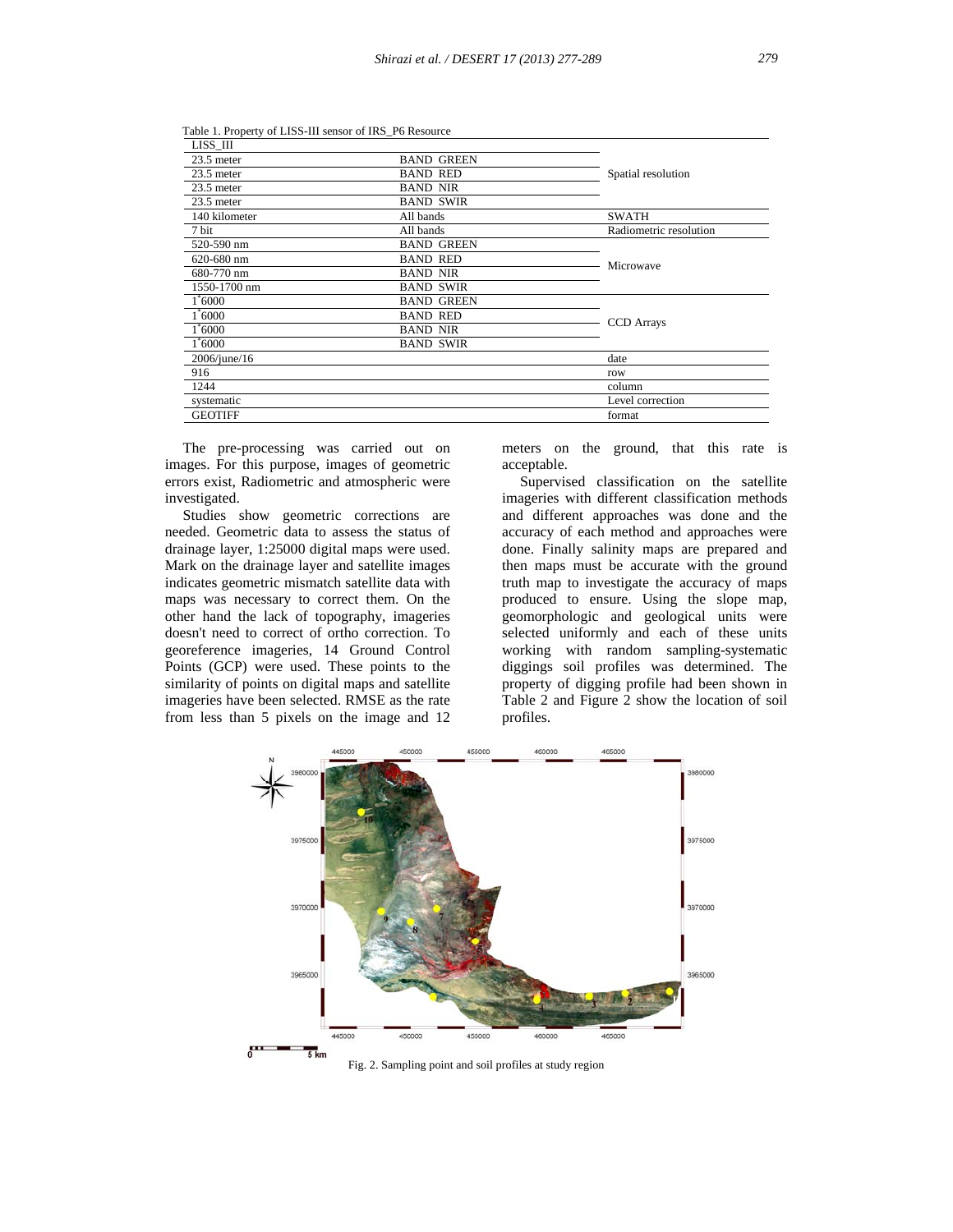Table 2. The properties of soils

| X      |         | number | <b>HORIZON</b> | <b>DEEP</b> | tick           | EC    | <b>SAR</b> | PH  | $C(\% )$ | $OC(\% )$ | <b>TVV</b> | $\mathbf c$ | si   | S    | <b>TEXTURE</b>     | Caso  | landuse       |
|--------|---------|--------|----------------|-------------|----------------|-------|------------|-----|----------|-----------|------------|-------------|------|------|--------------------|-------|---------------|
|        |         |        | А              | $0 - 5$     | 5.             | 5.45  | 0.14       | 7.4 | 0.48     | 0.82      | 28.4       | 14.0        | 22.8 | 63.2 | Sandy loam         | 0.00  |               |
| 469120 | 3963773 |        | C <sub>1</sub> | $5 - 45$    | 40             | 0.7   | 0.17       | 7.3 | 0.09     | 0.16      | 34.0       | 14.0        | 18.8 | 67.2 | Sandy loam         | 0.00  | range         |
|        |         |        | C <sub>2</sub> | 100-45      | 55             | 2.34  | 0.11       | 7.2 | 0.09     | 0.16      | 29.9       | 12.0        | 18.8 | 69.2 | Sandy loam         | 0.00  | poor          |
|        |         |        | А              | $0 - 3$     | 3              | 6.54  | 0.12       | 7.2 | 0.29     | 0.50      | 37.9       | 22.0        | 32.8 | 45.2 | Clay               | 3.33  | bare          |
| 465859 | 3963646 | 2      | C <sub>1</sub> | 3 25        | 22             | 2.31  | 0.11       | 7.3 | 0.19     | 0.33      | 29.2       | 20.0        | 34.8 | 45.2 | Clay               | 3.26  | land          |
|        |         |        | C <sub>2</sub> | $25 - 115$  | 90             | 2.33  | 0.11       | 7.3 | 0.09     | 0.16      | 30.7       | 16.0        | 22.8 | 61.2 | Clay               | 3.23  |               |
|        |         |        | А              | $0 - 5$     | 5              | 4.62  | 0.10       | 7.6 | 0.58     | 1.00      | 34.4       | 22.8        | 23.6 | 53.6 | Sandy clay<br>loam | 0.00  |               |
| 463198 | 3963431 | 3      | C <sub>1</sub> | $5 - 55$    | 50             | 0.49  | 0.12       | 7.5 | 0.20     | 0.50      | 38.9       | 20.8        | 11.6 | 67.6 | Sandy clay<br>loam | 0.00  | range<br>poor |
|        |         |        | C <sub>2</sub> | 55-95       | 40             | 2.6   | 0.47       | 7.6 | 0.19     | 0.33      | 32.9       | 20.8        | 17.6 | 61.6 | Sandy clay<br>loam | 0.00  |               |
|        |         |        | А              | $7-0$       | $\tau$         | 1.17  | 0.09       | 7.2 | 0.48     | 0.82      | 31.0       | 12.0        | 18.7 | 69.2 | Sandy loan         | 0.00  | dry           |
| 459307 | 3963182 | 4      | C1             | 7 27        | 20             | 0.94  | 0.03       | 7.3 | 0.38     | 0.67      | 31.0       | 14.0        | 16.8 | 69.2 | Sandy loan         | 0.00  | farming       |
|        |         |        | C <sub>2</sub> | $27 - 87$   | 60             | 2.31  | 0.11       | 7.5 | 0.48     | 0.82      | 30.7       | 14.0        | 14.8 | 71.2 | Sandy loam         | 0.00  |               |
|        |         |        | А              | $5-0$       | 5              | 2.67  | 0.11       | 7.0 | 0.29     | 0.50      | 31.1       | 24.0        | 21.2 | 54.8 | Sandy loam         | 3.71  |               |
| 451651 | 3963374 | 5      | C1             | 5 2 6       | 21             | 2.33  | 0.13       | 7.0 | 0.19     | 0.33      | 33.2       | 22.0        | 21.2 | 56.8 | Sandy loam         | 3.30  | garden        |
|        |         |        | C <sub>2</sub> | 26-126      | 100            | 4.23  | 0.16       | 7.1 | 0.09     | 0.16      | 34.0       | 20.0        | 21.2 | 58.8 | Sandy loam         | 0.00  |               |
|        |         |        | А              | $0 - 2$     | $\overline{2}$ | 17.5  | 17.47      | 7.4 | 0.38     | 0.67      | 39.0       | 14.0        | 16.8 | 69.2 | Sandy loam         | 4.43  | bare          |
| 454771 | 3967502 | 6      | C1             | $2 - 32$    | 30             | 15.0  | 12.70      | 7.6 | 0.48     | 0.82      | 39.0       | 14.0        | 14.8 | 72.2 | Sandy loam         | 4.43  | land          |
|        |         |        | C <sub>2</sub> | 32-122      | 90             | 18.7  | 19.80      | 7.2 | 0.48     | 0.67      | 33.2       | 14.8        | 7.6  | 77.6 | Sandy loam         | 4.90  |               |
|        |         |        | А              | $0 - 7$     | $\tau$         | 15.7  | 13.20      | 7.6 | 0.38     | 0.50      | 21.6       | 56.0        | 27.2 | 16.8 | Clay               | 0.00  | bare          |
| 451894 | 3969911 | $\tau$ | C1             | $7 - 54$    | 47             | 74.0  | 16.60      | 7.7 | 0.29     | 0.50      | 22.5       | 46.0        | 39.2 | 14.8 | Clay               | 0.00  | land          |
|        |         |        | C <sub>2</sub> | 54-110      | 56             | 39.3  | 11.10      | 7.6 | 0.29     | 0.33      | 23.2       | 48.0        | 37.2 | 14.8 | Clay               | 30.09 |               |
|        |         |        | А              | $0 - 5$     | 5              | 30.9  | 25.00      | 7.7 | 0.19     | 0.83      | 18.6       | 50.0        | 37.2 | 12.8 | Clay               | 0.00  | high          |
| 449970 | 3968959 | 8      | C1             | $5 - 45$    | 40             | 82.0  | 27.90      | 7.5 | 0.48     | 0.67      | 18.0       | 44.0        | 37.2 | 18.8 | Clay               | 0.00  | salty         |
|        |         |        | C <sub>2</sub> | 45-105      | 60             | 100.4 | 46.70      | 7.6 | 0.38     | 0.67      | 18.0       | 46.0        | 37.2 | 16.8 | Clay               | 0.00  |               |
|        |         |        | Α              | $0 - 4$     |                | 7.5   | 1.00       | 7.4 | 0.38     | 0.67      | 21.6       | 54.0        | 33.2 | 12.8 | Clay               | 0.00  |               |
| 447804 | 3969725 | 9      | C1             | 4 2 9       | 25             | 12.0  | 1.00       | 7.4 | 0.38     | 0.67      | 22.5       | 70.0        | 25.2 | 4.8  | Clay               | 0.00  | range         |
|        |         |        | C <sub>2</sub> | 29-44       | 15             | 44.5  | 10.00      | 7.3 | 0.38     | 0.67      | 23.3       | 50.0        | 25.2 | 24.8 | Clay               | 4.91  | poor          |
|        |         |        | C <sub>3</sub> | 44-120      | 76             | 85.0  | 27.90      | 7.3 | 0.29     | 0.50      | 23.8       | 54.0        | 15.2 | 30.0 | Clay               | 4.95  |               |
| 446309 | 3977121 | 10     | A              | $0 - 5$     | 5              | 8.1   | 15.40      | 7.4 | 0.29     | 0.50      | 21.0       | 52.0        | 25.5 | 22.8 | Clay               | 3.80  | range         |
|        |         |        | $\mathcal{C}$  | $5 - 105$   | 100            | 69.8  | 21.40      | 7.5 | 0.19     | 0.33      | 21.6       | 50.0        | 23.2 | 26.8 | clay               | 3.30  | medium        |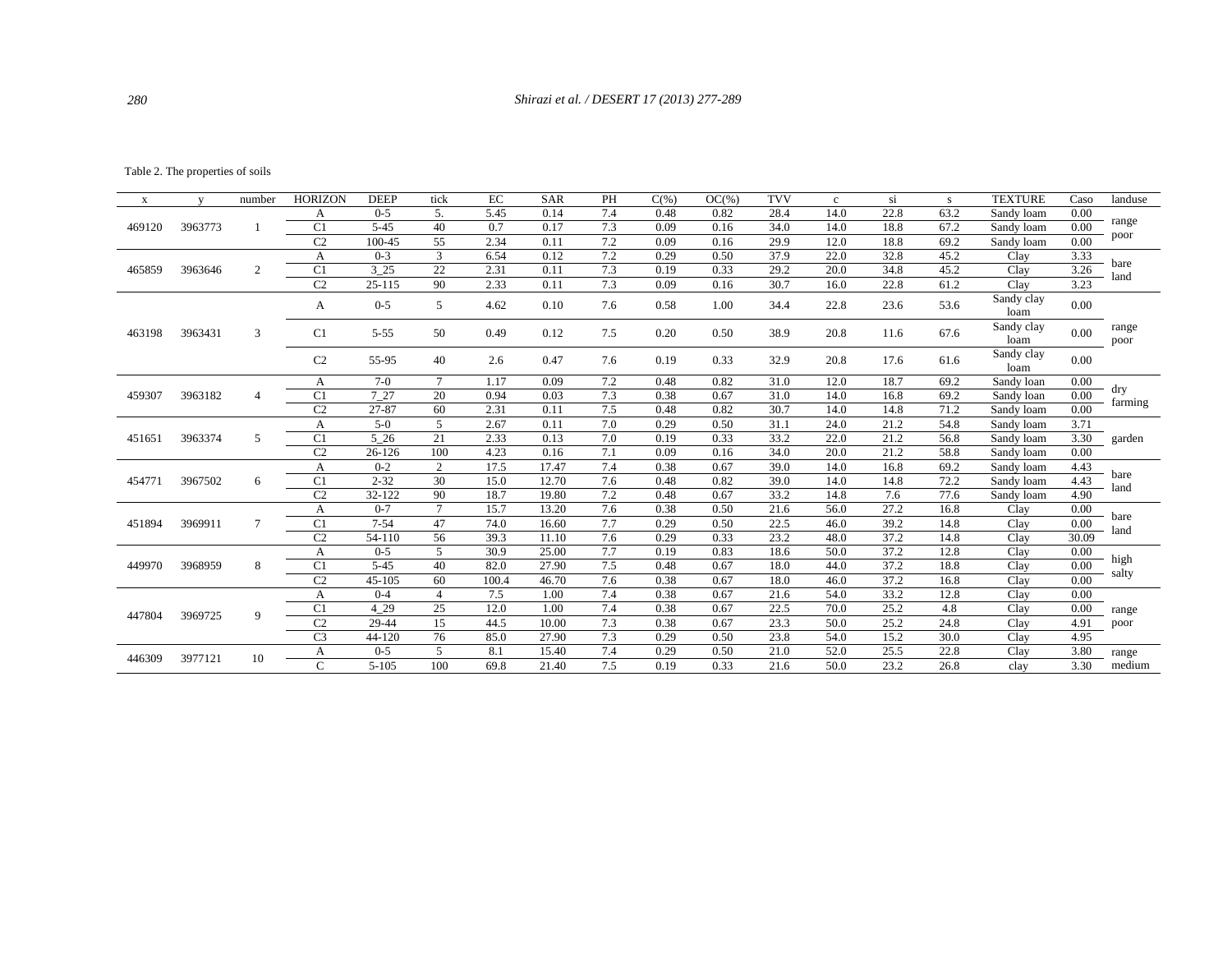The study area landuse classes from satellite imageries extracted with the help of accessories data and field studies and classes of salinity were obtained. The results of laboratory studies point's salinity, classes 0, 4, 8, 16, 32, 64 ds / m was defined and each points in its own salinity classes were gotten and The ground truth map were created. At this stage, imageries with different classification algorithms were done. At this stage to classification, of algorithms using methods is box classifier, minimum distance, minimum Mahalanobis distance, and maximum likelihood and other classification method is combining satellite imagery with a map list as salinity indices; Principal Component Analysis (PCA1 & PCA4) and Digital Elevation Model (DEM). Table 3 shows salinity indices used in this study and the used methods.

| Salinity           | Formula                                                      | Reference                 |
|--------------------|--------------------------------------------------------------|---------------------------|
| BI <sup>1</sup>    | $\sqrt{R^2 + NIR^2}$                                         | Gao (1996)                |
| INT2 <sup>2</sup>  | $G + R + NIR$<br>2                                           | Haboudane et al. (2004)   |
| INT1 <sup>3</sup>  | $Green + Red$<br>2                                           | Haboudane et al. (2004)   |
| SI1 <sup>4</sup>   | $\sqrt{G} * R$                                               | Markham & Barker, 1985)   |
| SI <sub>2</sub>    | $\sqrt{G^2+R^2+NIR^2}$                                       | Markham & Barker, 1985)   |
| SI <sub>3</sub>    | $\sqrt{G^2+R^2}$                                             | Markham & Barker, 1985)   |
| $PVI^5$            | $sin(b)NIR-cos(b)RED$                                        | Wiegand & Richardson 1997 |
| VNIR1 <sup>6</sup> | $NIR-G$<br>$NIR + G$                                         | Leprieur et al. (1994)    |
| $TVI^7$            | $\frac{\overline{NIR} - R}{\overline{N} + 0.5}$<br>$NIR + R$ | Broge and Leblanc (2000)  |

1- Brightness index

2- Intensity within the visible spectral range

3- Intensity within the VIS\_NIR spectral range

4- Saline Index one

5- Perpendicular Vegetation Index

6- Vegetation Normalized infrared Ratio

7- Triangular Vegetation Index

 The satellite imageries supervised classification was performed and each class algorithm to salinity map produced and crossed with the ground truth map and error matrix was

prepared. Then algorithm the highest accuracy was used for mapping salinity. Table 4 classification algorithms have been shown.

| Table 4. Algorithms for classification |           |
|----------------------------------------|-----------|
| Collection of bands                    | Algorithm |
| box classification method              |           |
| minimum distance method                |           |
| maximum liklihood method               |           |
| minimum mahalanobis distance method    |           |
| $DEM+$ total bands                     |           |
| $PCA1+ total bands$                    |           |
| PCA4+ total bands                      |           |
| Indices $+$ total bands salt           |           |

 Figure 3 spectral reflectance of sampling points have been shown.

 According to the figure 3, saline soils are reflected waves highest in visible bands and lowest in the near-infrared bands. vegetation cover, depending on percentage of plant coating, are reflected the lowest in visible bands and highest in near-infrared bands (due to unfavorable conditions for plant growth, vegetation zone average less than 30% and poor vegetation cover in some areas even less than 10% is therefore reflected the soil is and have more effect only where irrigation and gardens as there is dense vegetation cover is denser). Bareland in the area, particularly the red waves, visible spectrum are the highest reflection. Because the land remain fallow vegetation residue on the surface have more reflects the near infrared.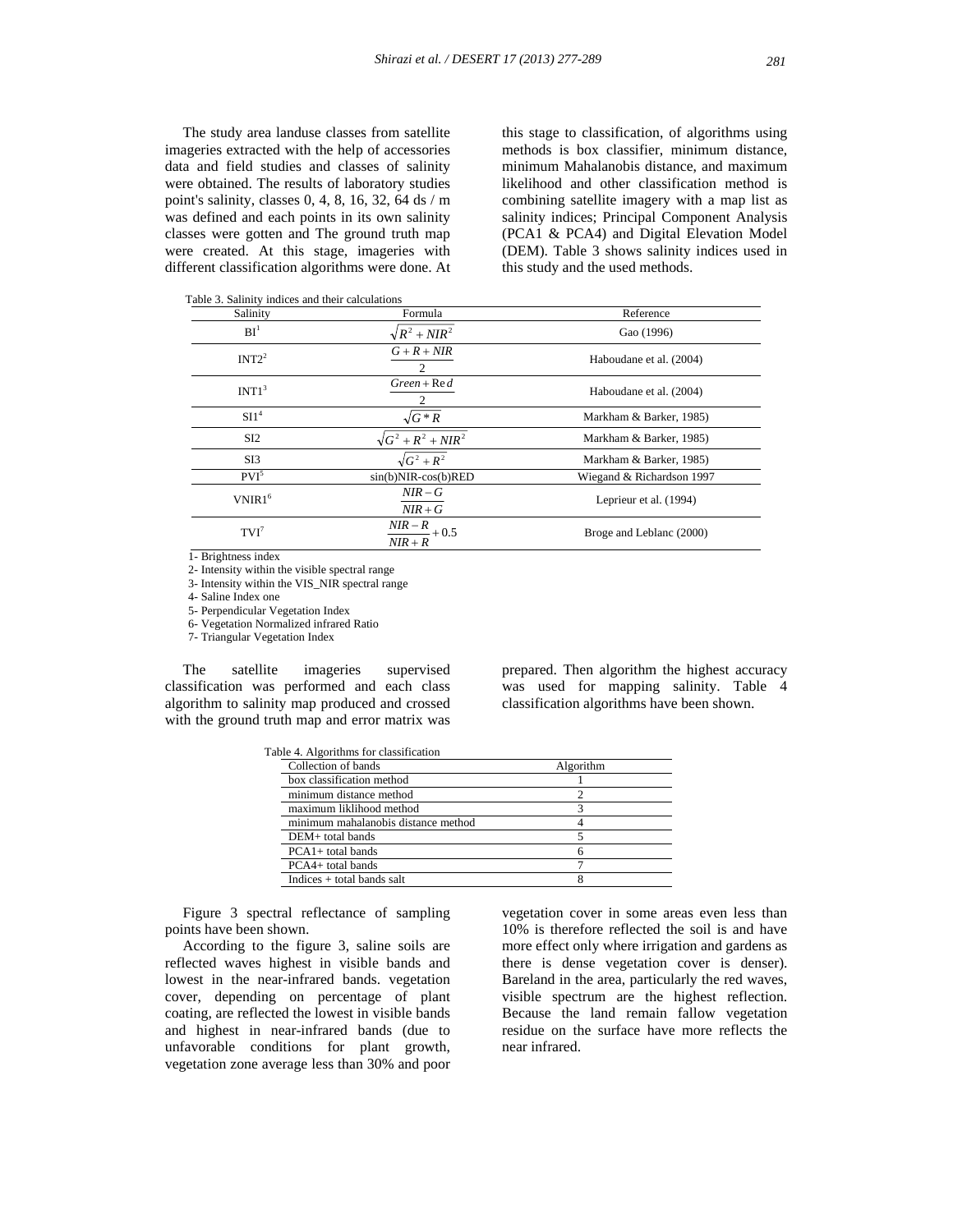

Fig. 3. Spectral reflection of sampling points

## **3. Results and Discussion**

 Figure 4, two-dimensional (scatter gram) nir band to red band and training samples is shown. With two-dimensional diagram that showing pixels selected action training samples and Training samples were gotten from all of imageries. Then with survey of classes and accessories data, similar classes were merged, So that, from 28 primary classes after merging similar classes, their numbers were reduced to nine classes. With considering two-dimensional diagram of training samples, medium Vegetation in the triangle vertex and triangle rule centered near latitude high vegetation samples and bare soil on the soil line are located. In the end, the soil line placed saline soils.

 Then total of classification on imageries were done. The usually algorithms to classification is box classifier, minimum distance, minimum mahalanobis distance and maximum likelihood classification. Figures 5 to 8 the maps what has built with these classification methods have been shown.

 In parts of the white box classifier areas that are not classified. At minimum distance method the areas of salinity (S2) is bigger than the Ground Trust. At minim Mahalanobis distance method, non-saline areas (S0) are bigger than

Ground Trust but at maximum likelihood classification method is more similar to Ground Trust.

 Other classification method is, combining satellite imagery with a map list as salinity indices; Principal Component Analysis (PCA1 & PCA4) and Digital Elevation Model (DEM). Principal component analysis of image enhancement techniques is useful to extract important information from them.

 The first component of this conversion is the highest correlation with total percentage of bands. This method is a linear transformation in which the spatial coordinate axes so few bands are suffering from the first rotation axis in the direction of maximum variance takes values band. In the next axis perpendicular to the first axis is placed along the remaining variance. Thus, the band participated in the transformation n, n new band (PCA1 to PCA4) is created that no correlation is high and the matrix contains n rows and m columns will be formed. Figure 9 bands of data storage components in the PCA shows. Information highest bands (99%) in PCA1 there knowledge about the other components of this amount is reduced to about 0.04% in PCA4 seems. In the first PCA component bands of all information is shared. Figures 10 to 13 show the maps of the classification algorithms.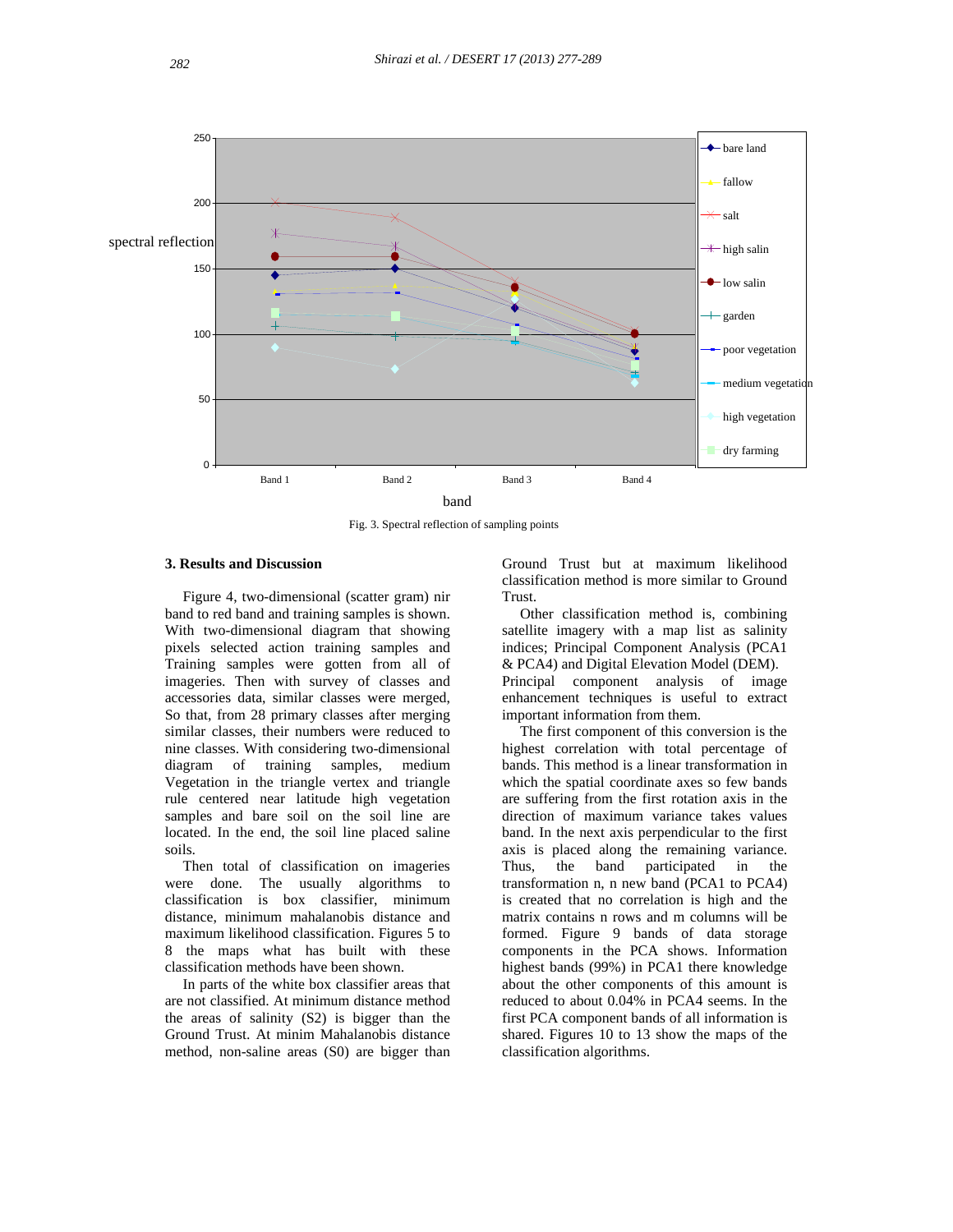

Fig. 4. Feature space plot (scatter gram) of B3 to B2 and training samples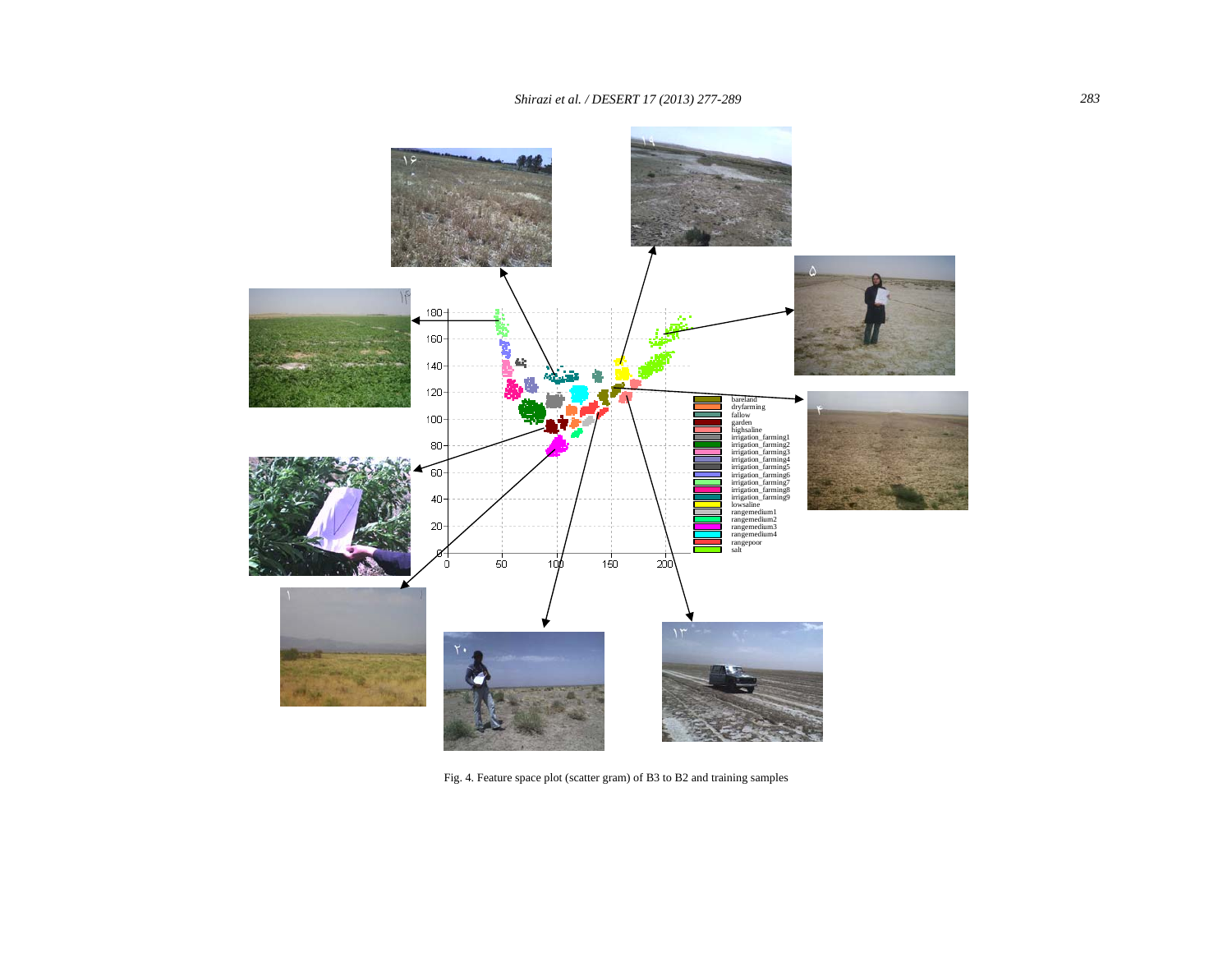$\frac{1}{5}$ 



Fig. 5. Soil map with box classifier method





Fig. 7. Soil map with minimum malananobis distance method



Fig. 8. Soil map with maximum likelihood method



Fig. 9. Correlation of PCA with bands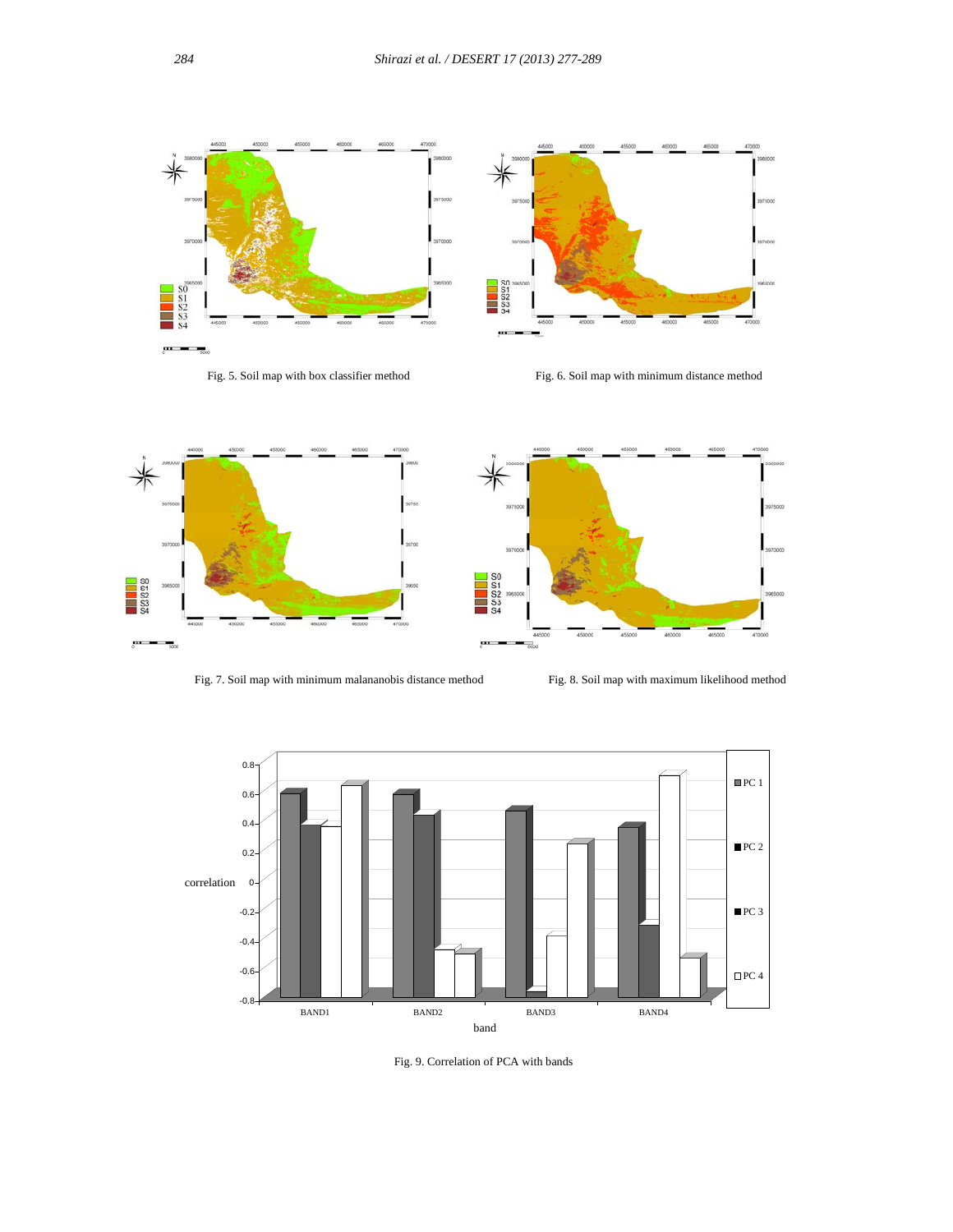

Fig. 10. Soil map with combination of total bands and DEM and DEM and salinity indices





Fig. 11. Soil map with combination of total bands



Fig. 12. Soil map with combination of total bands and PCA1 Fig. 13. Soil map with

information of all the bands to a stored.

PCA1 of LISS III imagery has more

 Saline soils reflect the most in visible bands and least reflected in the infrared bands. Because most information stored in visible bands is PCA4 so use PCA1 not effective in separating saline soils. Table 4 shows matrix error in maximum likelihood classification.

 Figure 14 shows graphs the overall accuracy and kappa coefficient for each classification algorithms. The diagram above the highest overall accuracy and kappa coefficient is related to the method of maximum likelihood classification. And the lowest overall accuracy and kappa coefficient is related to the use of PCA1.

Table 4. Matrix error of maximum likelihood classification

| таль т. іманта енді от шалшаш шепшде спазнісанді |       |        |                |       |      |                   |            |
|--------------------------------------------------|-------|--------|----------------|-------|------|-------------------|------------|
| saline class                                     | S0    |        | S <sub>2</sub> | S3    | S4   | producer accuracy | <b>SUM</b> |
| S <sub>0</sub>                                   | 33331 | 915    |                |       |      | 0.97              | 34246      |
|                                                  | 524   | 302354 | 24             | ۱۹۵   |      |                   | 303094     |
| $\Omega$                                         |       | 112    | 3131           |       |      | 0.96              | 3255       |
| $\sim$                                           |       | 315    |                | 13722 | 40   | 0.97              | 14088      |
|                                                  |       | 38     | 10             | 128   | 3453 | 0.95              | 3629       |
| user accuracy                                    | 0.98  |        | 0.99           | 0.98  | 0.99 |                   |            |
| <b>SUM</b>                                       | 34246 | 303094 | 3255           | 14088 | 3629 |                   | 358312     |

 According to Table 4, soils with low salinity (S1) are maximum range of interaction with soils without salinity (S0). Also because of spectral composition in high and medium saline

soils, these soils could not be well separated from each other. Fig. 15 saline soil map provided by maximum likelihood classification have shown.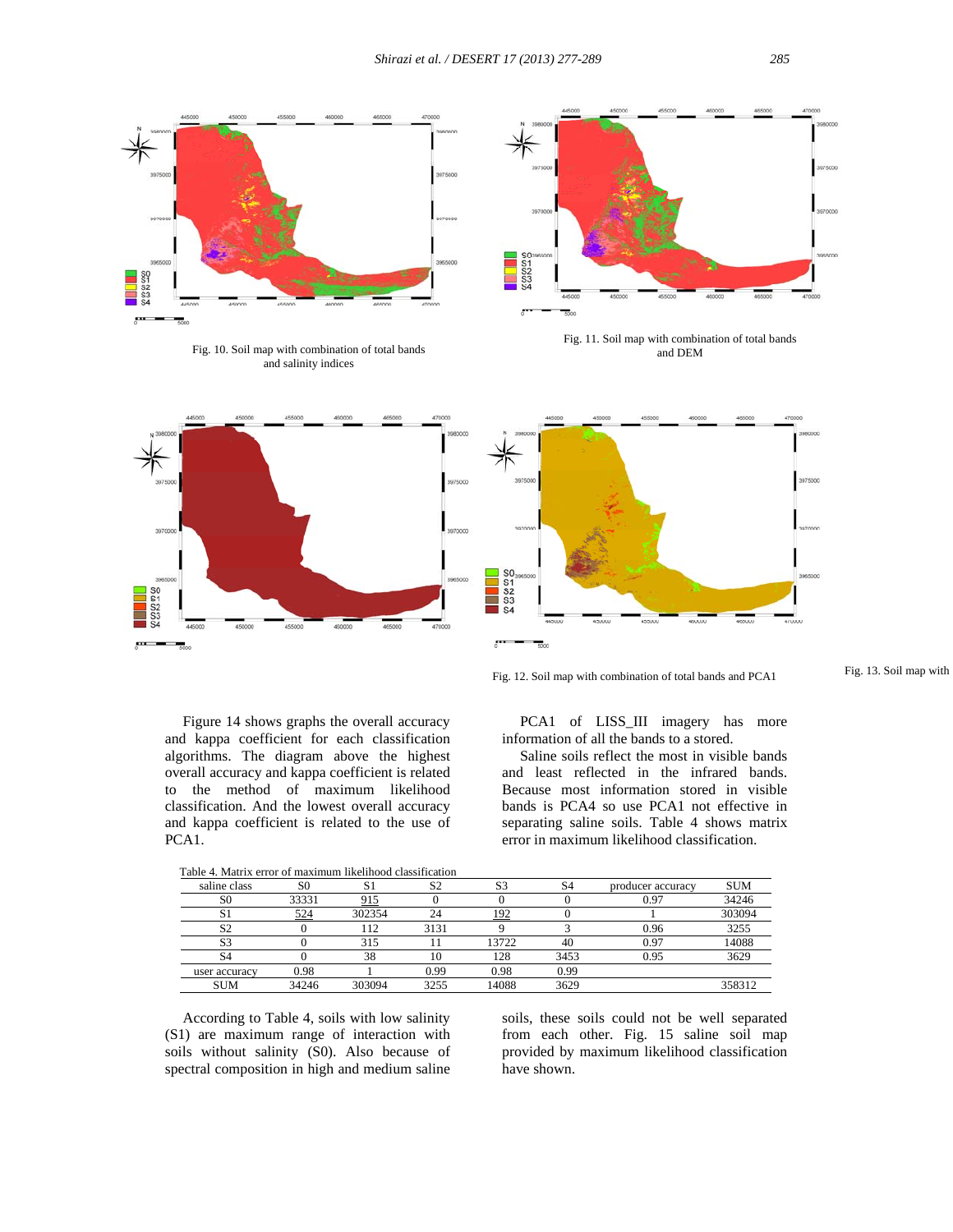

Fig. 14. Overall accuracy and Kappa coefficient in classification algoritms



Fig. 15. Saline soil map with maximum likelihood classification

 Indices of satellite imageries are the detection methods. With the help of indices, depending on the purpose index, can detect the earth surface phenomena, and phenomena are better diagnosis that looking for. One of the algorithms used in this study is the use of salinity indices. Although other indices of salinity used with accuracy and kappa coefficient of 90% with acceptable accuracy are

in distinguishing saline lands, but because it INT2 and PVI index than other indices, with the overall accuracy and kappa coefficient is greater. Other indices are not interpretation. Figure 16 shows overall accuracy and Kappa coefficient of salinity indices. Figure 17 (a and b) shows PVI and INT2 indices that could have been more enhancement of salinity.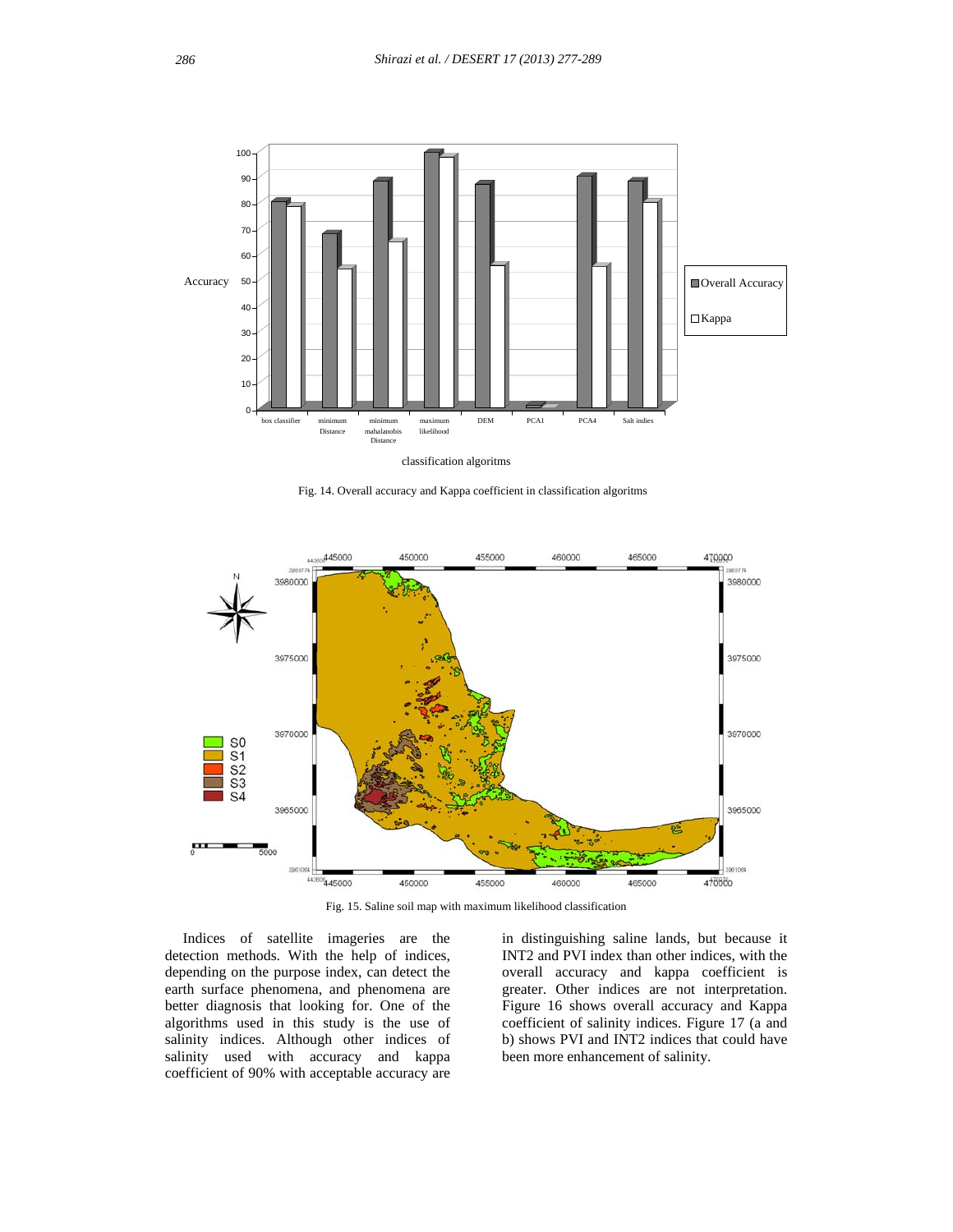

Fig. 16. Overall accuracy and Kappa coefficient of salinity Indices



 These indices have highest value in salt and high salinity and the lowest levels are related to vegetation covers. INT2 to PVI closer than saline soils from non-saline soils has been separated. In INT2 value for salt and high salinity is 318 and for vegetation cover is 116.5,

while PVI had value for salt and high salinity 279.4 and for vegetation cover 96.2.

Table 5 shows the area of saline classes. With note to this table, S1 class has the most areas. The most area is about salinity whit class 4-8 ds/m. Figure 18 shows comparison of producer accuracy and user accuracy.

|  |  | Table 5. The area of saline classes. |
|--|--|--------------------------------------|
|--|--|--------------------------------------|

| Soil class | Physiographic unit | Area(ha) | texture    | Salinity(ds/m) |
|------------|--------------------|----------|------------|----------------|
| SC         | 2, 3, 4 and 7      | 1945.787 | Sandy loam |                |
|            |                    | 17456.62 | Sandy loam | 4-8            |
|            | 6 and 7            | 182.5325 | clay       | 8-16           |
|            | 5 and 7            | 807.5454 | clay       | 16-32          |
|            |                    | 200.9237 | clay       |                |

 2: Hill 3: terraces 4: pediment 5: fluvial plain 6: lowland 7: flood plain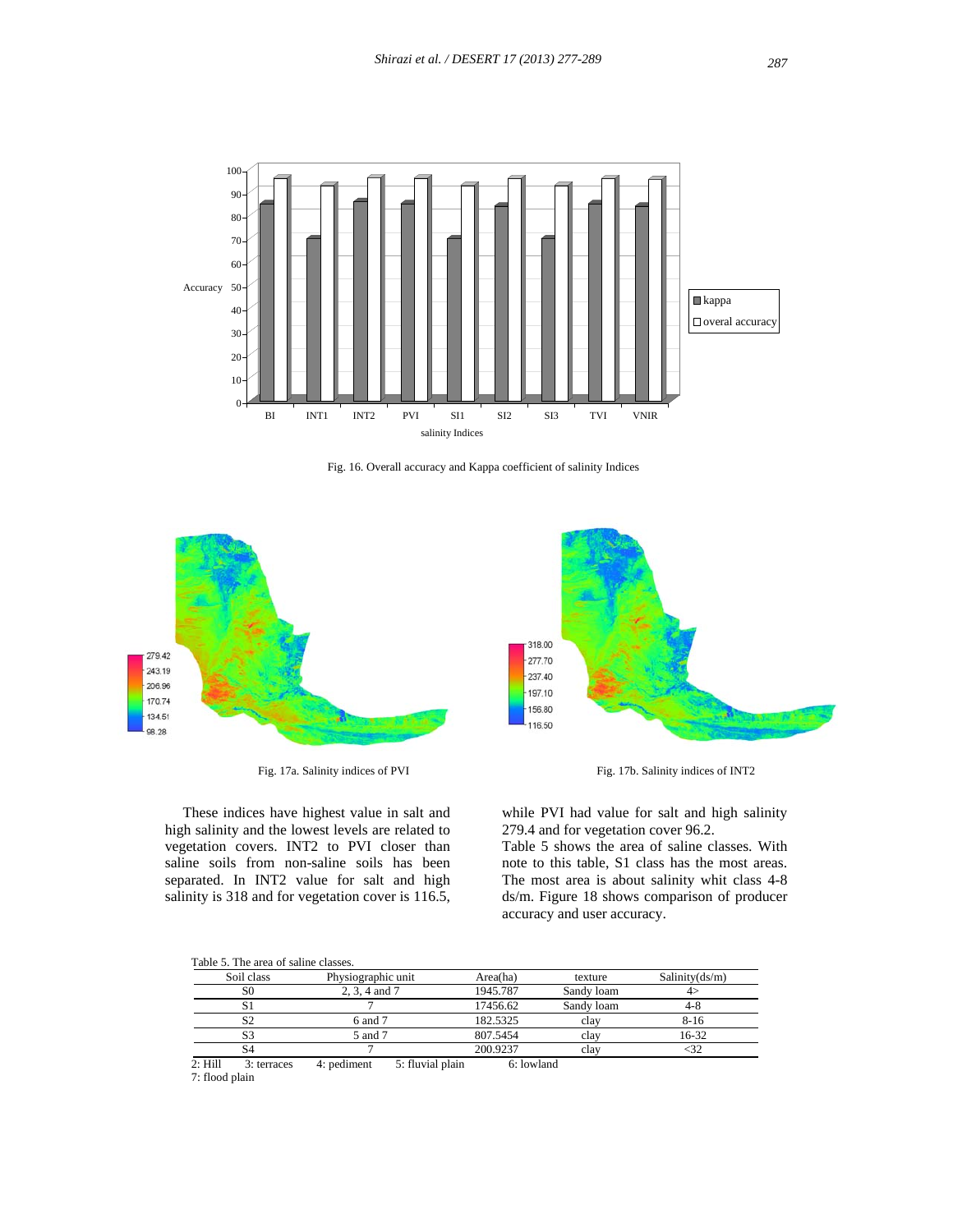

Fig. 18. Comparison of producer accuracy and user accuracy accuracy

### **4. Conclusion**

 The views of Anderson (1976), acceptable accuracy in classification using satellite imagery data classes should be more than 85%. Nasiri (1996) expresses acceptable accuracy should be higher than 85%. The results show that the highest accuracy to an acceptable maximum likelihood classification method is so maximum likelihood algorithm could separate salinity soils from non-salinity soils. This result is consistent to Alavipanah (2001), Alavipanah et al (2005), Khodadadi (2006), Matinfar et al (2006) and Janfaza (2007). Considering the proximity of the overall accuracy and kappa coefficient, which can receive the maximum likelihood classification method, has acceptable accuracy in salinity map is produced. The fact that the kappa coefficient classification accuracy than the case when an image is randomly classification. Kappa coefficient gives about 97% salinity mapping method, the maximum likelihood classification in 99% overall accuracy is very well. This result Janfaza (2007) and Movahedian (2005) is consistent. Using DEM and salinity indices are also able to separate saline soils. It shows the importance of DEM to mapping saline soils. The reason could be the cause of non-saline and saline lands in terms of height situations are different. This situation has caused the difference in approach to DEM resolution of these areas. This result Movahedian (2005), Matinfar et al (2006), Masoud (2006) and Liu (2005) is consistent.

 The first component (PCA1) of all bands in a ratio of information are stored so saline soils have the most reflection in visible bands and less in nir bands, we have to use those component of PCA that have reserved information content of visible bands.

 Low salinity (S1) is formed highest area of lands. The highest accuracy in classification of low salinity class map can be obtained from sensor data, the criterion of reality salinity in the study area considered. Despite the low number of bands of this sensor and the low band width, the sensor spectral separation is as successful; indicating the efficiency of this sensor to providing salinity maps. That defines the best approach to classification (maximum likelihood classification method), User accuracy and producer accuracy in all salinity classes is more than 90% so, LISS-III sensor has full accuracy to classification of these classes.

#### **References**

- Alavipanah, S.K. Poyafar., A.M., Khalilpor, S.A., Mashadi., N., 2001. Study of vegetation cover and saline soil maps with remote sensing and geography information system (case study: Salt river of Karaj). Journal of Research In Geography. 6:1:69-86.
- Alavipanah, S.K., Morgano, D., 1998. Analysis of Thermal band TM at study of desert soils. ). Journal of Desert. Vol 3. NO 1 & 2., pp 51-64.
- Alavipanah, S.K., Khodaei, K., Jafarbiglo, M., 2005. Capability of Remotely sensed in the study of water Quality of the both sides of Urumieh lake Causeway. Journal of Research In Geography,. No. 53, pp 57-69.